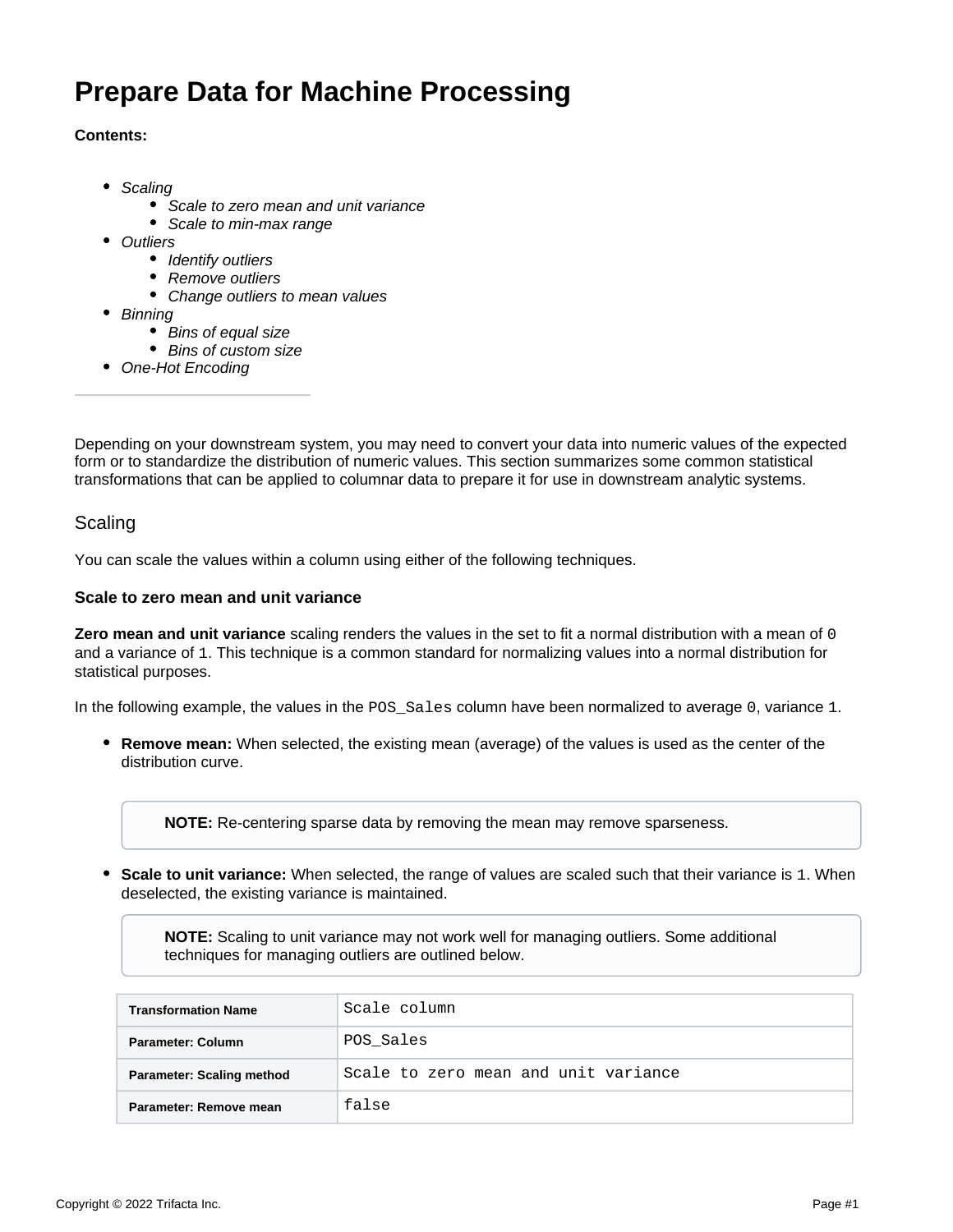| Parameter: Scale to unit<br>variance | true              |
|--------------------------------------|-------------------|
| <b>Parameter: Output options</b>     | Create new column |
| Parameter: New column name           | scale POS Sales   |

#### <span id="page-1-0"></span>**Scale to min-max range**

You can scale column values fitting between a specified minimum and maximum value. This technique is useful for distributions with very small standard deviation values and for preserving 0 values in sparse data.

The following example scales the TestScores column to a range of 0 and 1, inclusive.

| <b>Transformation Name</b>          | Scale column                   |
|-------------------------------------|--------------------------------|
| Parameter: Column                   | TestScores                     |
| <b>Parameter: Scaling</b><br>method | Scale to a given min-max range |
| <b>Parameter: Minimum</b>           | 0                              |
| <b>Parameter: Maximum</b>           | 1                              |
| <b>Parameter: Output options</b>    | Replace current column         |

## <span id="page-1-1"></span>**Outliers**

You can use several techniques for identifying statistical outliers in your dataset and managing them as needed.

## <span id="page-1-2"></span>**Identify outliers**

Suppose you need to remove the outliers from a column. Assuming a normal bell distribution of values, you can use the following formula to calculate the number of standard deviations a column value is from the column mean (average). In this case, the source column is POS\_Sales.

| <b>Transformation Name</b> | New formula                                                  |
|----------------------------|--------------------------------------------------------------|
| Parameter: Formula type    | Multiple row formula                                         |
| Parameter: Formula         | (ABS(POS Sales - AVERAGE(POS Sales))) / STDEV<br>(POS_Sales) |
| Parameter: New column name | stdevs POS Sales                                             |

#### <span id="page-1-3"></span>**Remove outliers**

The new stdevs\_POS\_Sales column now contains the number of standard deviations from the mean for the corresponding value in POS\_Sales. You can use the following transformation to remove the rows that contain outlier values for this column.

**Tip:** An easier way to select these outlier values is to select the range of values in the stdevs\_POS\_Sal es column histogram. Then, select the suggestion to delete these rows. You may want to edit the actual formula before you add it to your recipe.

In the following transformation, all rows that contain a value in POS Sales that is greater than four standard deviations from the mean are deleted: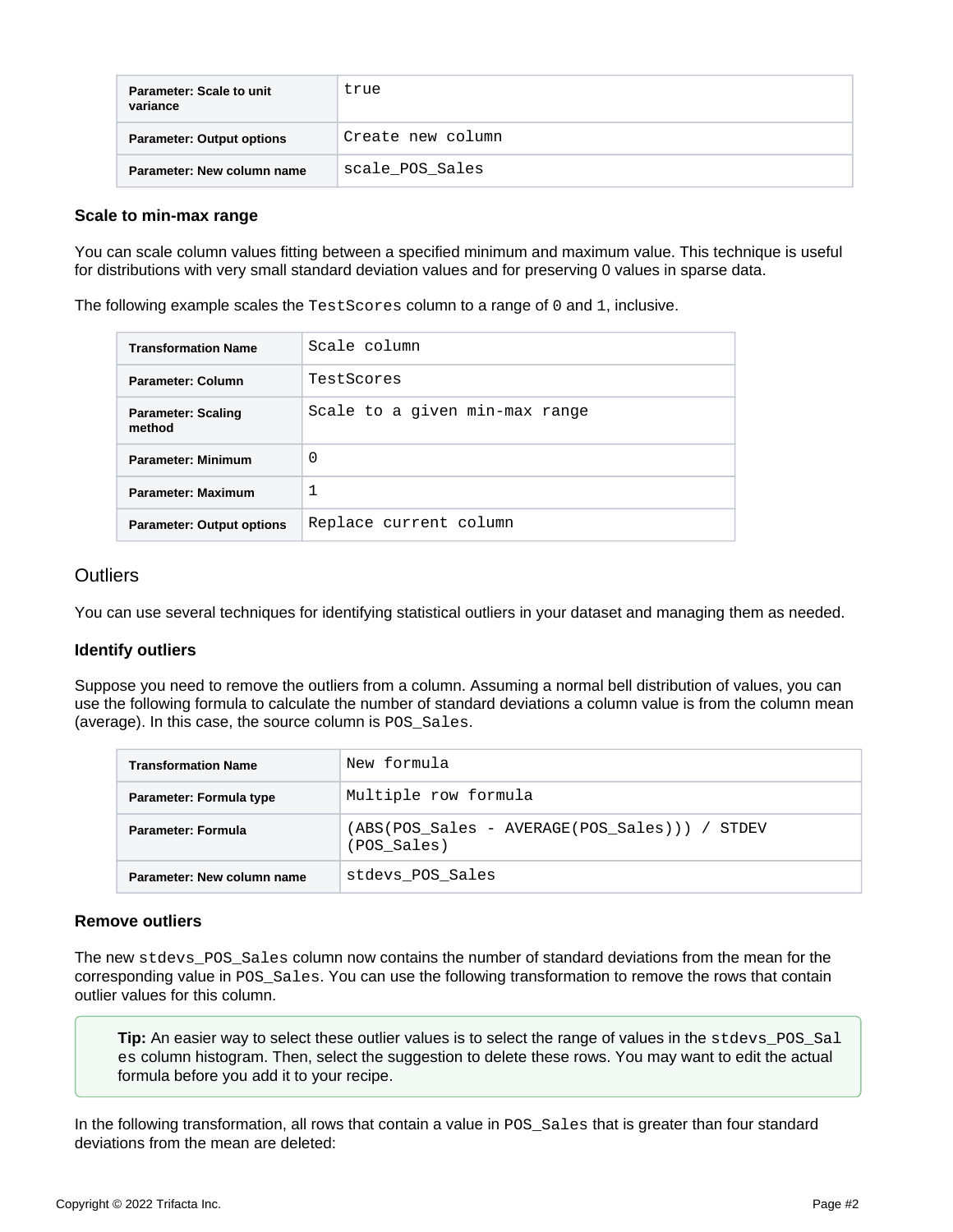| <b>Transformation Name</b>  | Filter rows           |
|-----------------------------|-----------------------|
| <b>Parameter: Condition</b> | Custom formula        |
| Parameter: Type of formula  | Custom single         |
| <b>Parameter: Condition</b> | 4 <= stdevs POS Sales |
| <b>Parameter: Action</b>    | Delete matching rows  |

### <span id="page-2-0"></span>**Change outliers to mean values**

You can also remove the effects of outliers be setting their value to the mean (average), which preserves the data in other columns in the row.

| <b>Transformation Name</b> | Edit with formula                                          |
|----------------------------|------------------------------------------------------------|
| <b>Parameter: Columns</b>  | POS Sales                                                  |
| Parameter: Formula         | IF(stdevs POS Sales > 4, AVERAGE(POS Sales),<br>POS Sales) |

## <span id="page-2-1"></span>**Binning**

You can modify your data to fit into bins of equal or custom size. For example, the lowest values in your range would be marked in the 0 bin, with larger values being marked with larger bin numbers.

#### <span id="page-2-2"></span>**Bins of equal size**

You can bin numeric values into bins of equal size. Suppose your column contains numeric values 0-1000. You can bin values into equal ranges of 100 by creating 10 bins.

| <b>Transformation Name</b>       | Bin column        |
|----------------------------------|-------------------|
| Parameter: Column                | MilleBornes       |
| <b>Parameter: Select Option</b>  | Equal Sized Bins  |
| <b>Parameter: Number of Bins</b> | 10                |
| Parameter: New column<br>name    | MilleBornesRating |

#### <span id="page-2-3"></span>**Bins of custom size**

You can also create custom bins. In the following example, the TestScores column is binned into the following bins. In a later step, these bins are mapped to grades:

| <b>Bins</b> | <b>Bin Range</b> | <b>Bin Number</b> | Grade |
|-------------|------------------|-------------------|-------|
| 59          | $0 - 59$         | 0                 | F     |
| 69          | 60-69            | 1                 | D     |
| 79          | 70-79            | 2                 | C     |
| 89          | 80-89            | 3                 | B     |
|             | $90+$            | 4                 | Α     |
| (no value)  |                  |                   |       |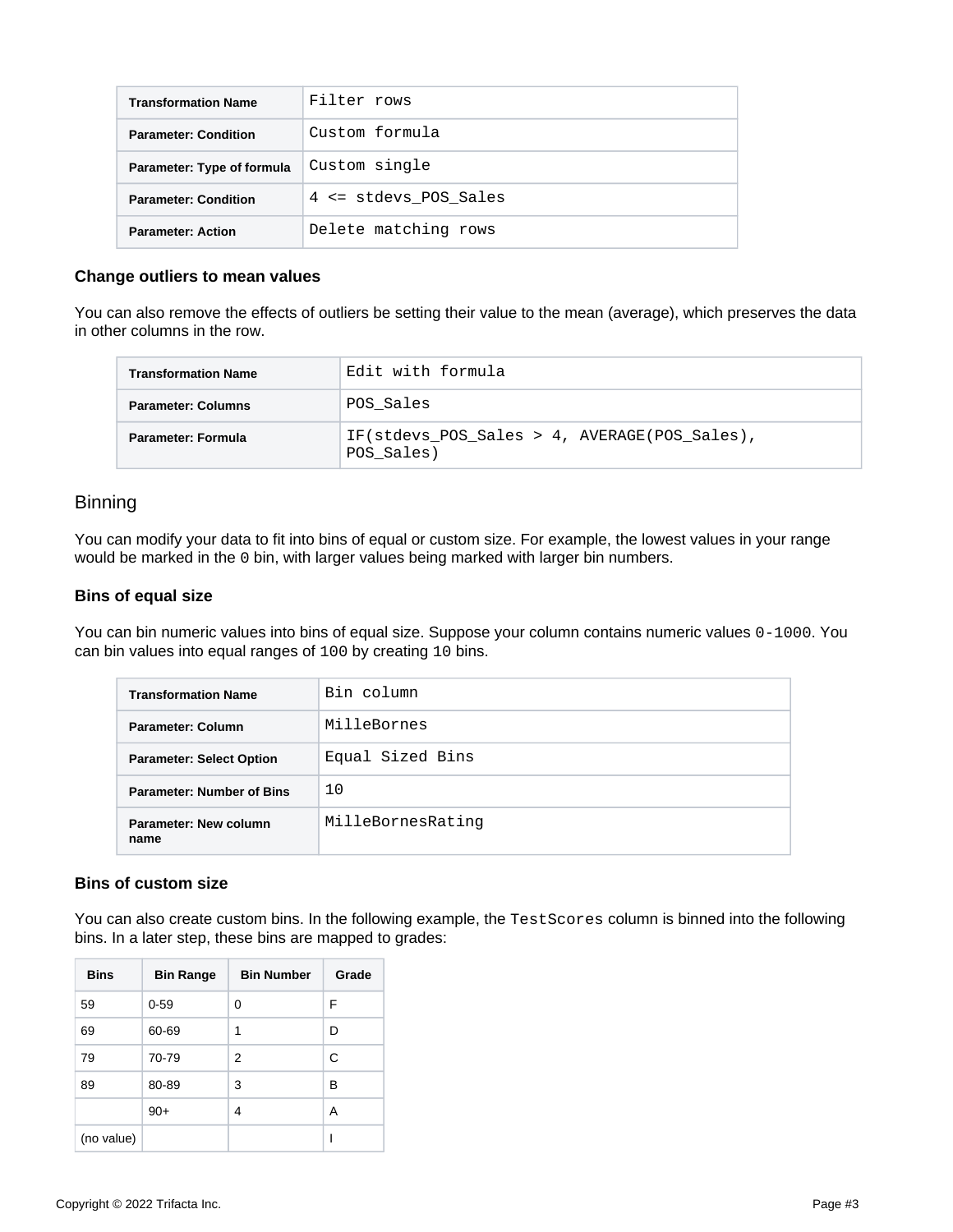#### First, you bin values into the bin numbers listed above:

| <b>Transformation Name</b>      | Bin column      |
|---------------------------------|-----------------|
| Parameter: Column               | TestScores      |
| <b>Parameter: Select option</b> | Custom bin size |
| <b>Parameter: Bins</b>          | 59,69,79,89     |
| Parameter: New column<br>name   | Grades          |

You can then use the following transformation to assign letters in the Grades column:

| <b>Transformation Name</b>           | Conditions                |
|--------------------------------------|---------------------------|
| <b>Parameter: Condition type</b>     | Case on single column     |
| <b>Parameter: Column to evaluate</b> | Grades                    |
| Parameter: Case - 0                  | 'F'                       |
| Parameter: Case - 1                  | ' D'                      |
| Parameter: Case - 2                  | $^{\prime}$ C $^{\prime}$ |
| Parameter: Case - 3                  | $'$ B $'$                 |
| Parameter: Case - 4                  | ' A'                      |
| Parameter: Default value             | ' I '                     |
| Parameter: New column name           | Grades letters            |
|                                      |                           |

# <span id="page-3-0"></span>One-Hot Encoding

**One-hot encoding** refers to distributing the listed values in a column into individual columns. Within each row of each individual column is a 0 or a 1, depending on whether the value represented by the column appears in the corresponding source column. The source column is untouched. This method of encoding allows for easier consumption of data in target systems.

**Tip:** This transformation is particularly useful for columns containing a limited set of enumerated values.

In the following example, the values in the BrandName column are distributed into separate columns of binary values, with a maximum limit of 50 new columns.

**NOTE:** Be careful applying this to a column containing a wide variety of values, such as Decimal values. Your dataset can expand significantly in size. Use the max columns setting to constrain the upper limit on dataset expansion.

| <b>Transformation Name</b>                    | One-hot encoding of values to columns |
|-----------------------------------------------|---------------------------------------|
| Parameter: Column                             | BrandName                             |
| Parameter: Max number of<br>columns to create | 50                                    |